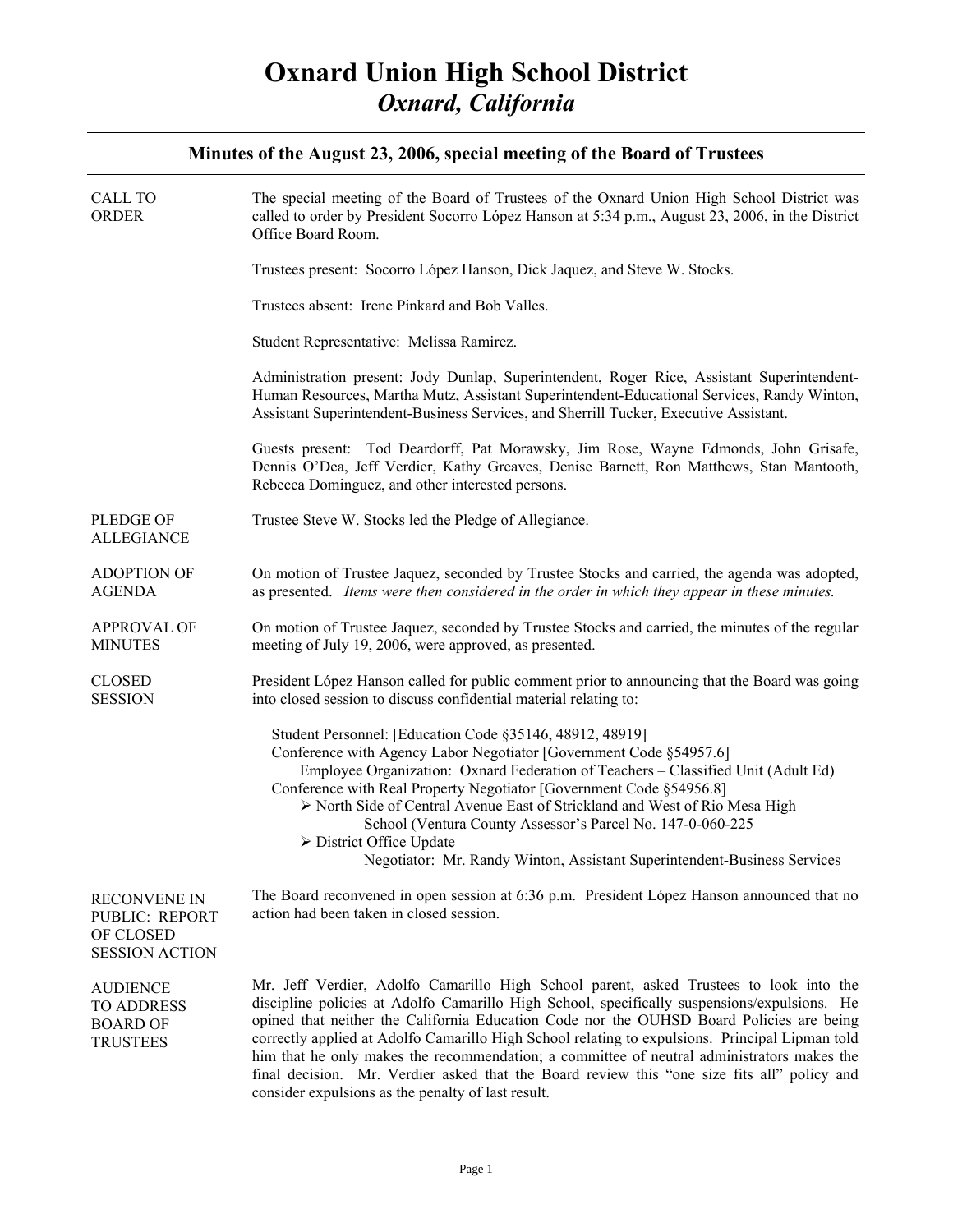| <b>AUDIENCE TO</b><br><b>ADDRESS BOARD</b><br>OF TRUSTEES<br>Continued | Mr. Jim Rose, President, Oxnard Federation of Teachers, spoke on behalf of the classified staff<br>at Adult Education. Mr. Rose acknowledged the specific problems at Adult School which would<br>drive down the need for employees. He reported their only contention has been the manner in<br>which the administration is dealing with the proposed layoffs. It is the desire of the Union to<br>follow the contract language, "last hired, first fired." They agree that the action needs to take<br>place, but disagree with the process.                                                                                                                                                                                                                                                                                                                                                                                                                                                                                                                                                                                                                                                                                                                                                                                                                                                                                                                                                                      |
|------------------------------------------------------------------------|---------------------------------------------------------------------------------------------------------------------------------------------------------------------------------------------------------------------------------------------------------------------------------------------------------------------------------------------------------------------------------------------------------------------------------------------------------------------------------------------------------------------------------------------------------------------------------------------------------------------------------------------------------------------------------------------------------------------------------------------------------------------------------------------------------------------------------------------------------------------------------------------------------------------------------------------------------------------------------------------------------------------------------------------------------------------------------------------------------------------------------------------------------------------------------------------------------------------------------------------------------------------------------------------------------------------------------------------------------------------------------------------------------------------------------------------------------------------------------------------------------------------|
|                                                                        | Ms. Rebecca Dominguez, representing the staff at Adult School, emphasized their agreement<br>with the funding and the reductions necessary, but thinks it should be "last hired, first fired."<br>She addressed the different job responsibilities and the importance of keeping the school open                                                                                                                                                                                                                                                                                                                                                                                                                                                                                                                                                                                                                                                                                                                                                                                                                                                                                                                                                                                                                                                                                                                                                                                                                    |
| <b>SPECIAL REPORT:</b><br>Ventura County<br><b>Office of Education</b> | Superintendent Dunlap introduced Mr. Ron Matthews, Ventura County Board of Education,<br>Trustee Area 5, who expressed his pleasure in being at his first OUHSD Board meeting since his<br>father served previously for 19 years as a Trustee. Mr. Matthews introduced Mr. Stan Mantooth,<br>Associate Superintendent-Administrative Services, Ventura County Office of Education. Mr.<br>Mantooth explained that, often, the public is unaware of what the Ventura County Office of<br>Education does. He provided a PowerPoint presentation highlighting the various areas of<br>responsibility and services provided to county schools. After a question/answer session, Trustee<br>Jaquez thanked Mr. Matthews and Mr. Mantooth for a most informative presentation, and<br>commended Dr. Valerie Chrisman for the help she has provided this district in curriculum<br>training.                                                                                                                                                                                                                                                                                                                                                                                                                                                                                                                                                                                                                               |
| <b>ANNUAL REPORT:</b><br>Destiny Program and<br>Textbook Inventory     | Ms. Martha Mutz, Assistant Superintendent-Educational Services, reported that last year staff<br>began the process of bringing textbook inventory control into the $21st$ century. The district<br>switched from the Winnebago system to Destiny. She introduced Mr. Dennis O'Dea who has<br>been instrumental in the changeover in systems. Mr. O'Dea narrated a PowerPoint presentation<br>highlighting the benefits of the Destiny inventory system and the money saved in terms of<br>preventing textbook losses. He explained that textbooks now are ordered and delivered to the<br>warehouse where they are bar-coded, entered into the Destiny system, and delivered to the<br>schools. Trustees discussed collecting monies due on lost textbooks and the affect of the<br>Williams Act, as well as the overhaul of the district's web page. President López Hanson<br>thanked Mr. O'Dea, and Ms. Mutz commended him to the Board. Not only has he been<br>responsible for the electronics, he has been shoulder-to-shoulder in getting the work done.                                                                                                                                                                                                                                                                                                                                                                                                                                                     |
| <b>BOARD/DISTRICT</b><br>PRIORITIES, 2006-07                           | This item was tabled.                                                                                                                                                                                                                                                                                                                                                                                                                                                                                                                                                                                                                                                                                                                                                                                                                                                                                                                                                                                                                                                                                                                                                                                                                                                                                                                                                                                                                                                                                               |
| <b>GENERAL</b><br><b>DISTRICT UPDATE</b>                               | Superintendent Dunlap reported that she visited with new teachers under the leadership of<br>Consultant Linda Valdez. New teachers are positive, smiling, and enthusiastic!<br>Student<br>orientations have been held on each campus, as well as new teacher orientations. Ms. Mona<br>Pinon facilitated a workshop for reading teachers, and Mr. Jim Short worked with math teachers.<br>On Monday, August 28, over 16,000 students will start school. Superintendent Dunlap thanked<br>Mr. Randy Winton, Assistant Superintendent-Business Services, and his staff for the many<br>renovations and modernization projects going on all campuses. Additionally, the Business<br>Services division has been busy closing the books for the fiscal year. Superintendent Dunlap<br>thanked Mr. Roger Rice, Assistant Superintendent-Human Resources, and reported that at<br>Oxnard High School tomorrow, four cohorts of teachers will start CLAD training. Along with<br>Ms. Denise Barnett, Director of Human Resources, staffing is complete and school will open<br>with all positions filled. Kudos to Ms. Martha Mutz, Assistant Superintendent-Educational<br>Services, who facilitated an outstanding curriculum training session on Monday.<br>Many<br>principals called the superintendent to commend the training. Superintendent Dunlap also met<br>with principals yesterday in preparation for the start of school. She invited Trustees to visit any<br>of the campuses next Monday, August 28, 2006. |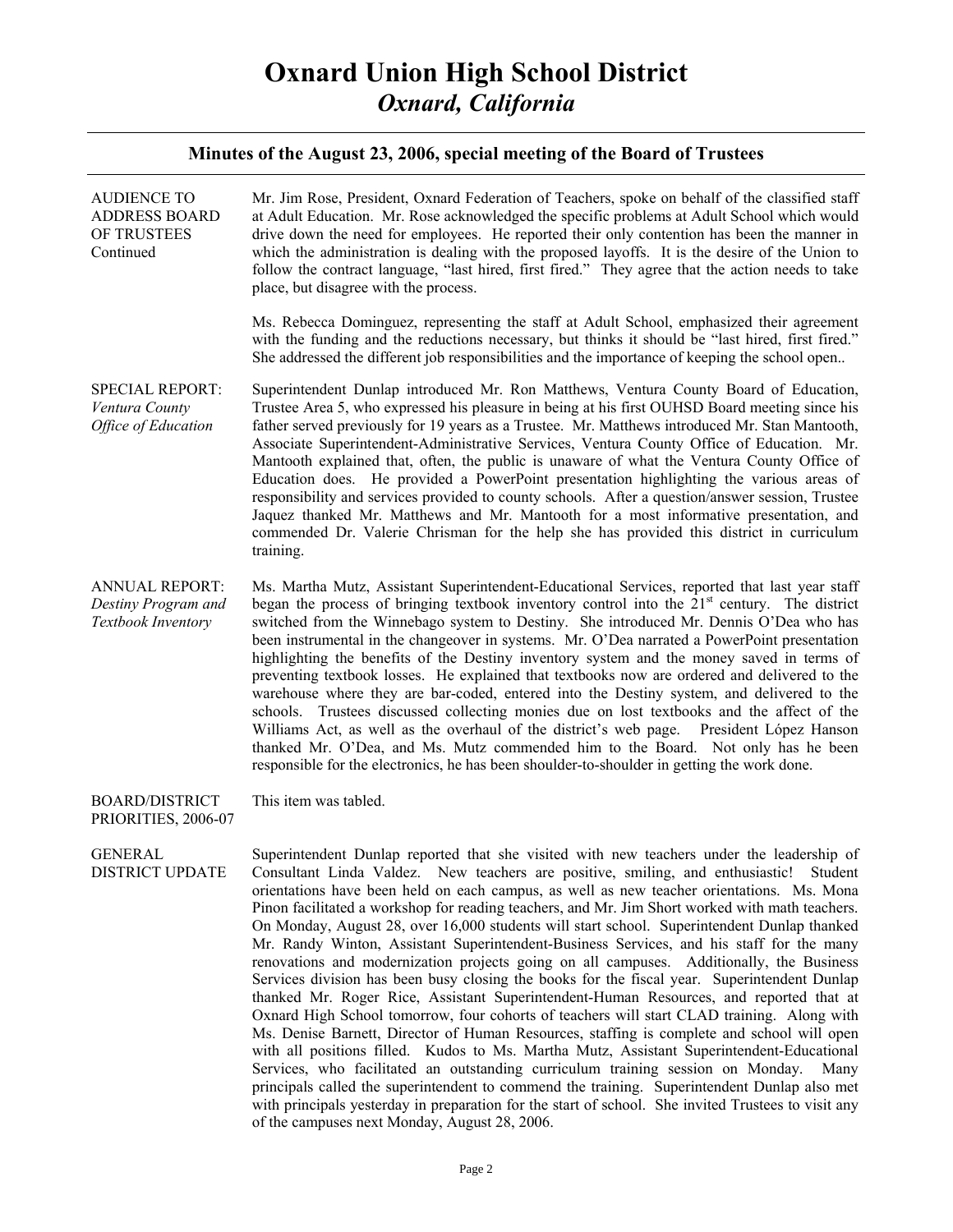| <b>STUDENT</b><br><b>REPRESENTATIVE</b><br>TO THE BOARD OF<br><b>TRUSTEES</b> | Miss Melissa Ramirez, Student Representative to the Board of Trustees, reported on the<br>preparations for the start of school at Channel Islands High School, and will report on all<br>schools' at the next meeting.                                                                                                                                                                                                                                                                                                                                                                                                                                                                                                                                                                                                                                                                                                                                                                                                                                                                                                                                                                                                                                                                                                                                                                                                                                                                                                                                                                                                                                                                                                                                                                                                                                                                              |
|-------------------------------------------------------------------------------|-----------------------------------------------------------------------------------------------------------------------------------------------------------------------------------------------------------------------------------------------------------------------------------------------------------------------------------------------------------------------------------------------------------------------------------------------------------------------------------------------------------------------------------------------------------------------------------------------------------------------------------------------------------------------------------------------------------------------------------------------------------------------------------------------------------------------------------------------------------------------------------------------------------------------------------------------------------------------------------------------------------------------------------------------------------------------------------------------------------------------------------------------------------------------------------------------------------------------------------------------------------------------------------------------------------------------------------------------------------------------------------------------------------------------------------------------------------------------------------------------------------------------------------------------------------------------------------------------------------------------------------------------------------------------------------------------------------------------------------------------------------------------------------------------------------------------------------------------------------------------------------------------------|
| <b>CONSENT</b><br><b>CALENDAR</b>                                             | Trustee Stocks moved that the Consent Calendar be adopted, as presented. Motion died for a<br>lack of second. Trustee Jaquez expressed his concern regarding the lack of information provided<br>to Trustees. He stated his concern was not with the employees, but with the process. On motion<br>of Trustee Jaquez, seconded by Trustee Stocks and carried, Consent Calendar Item 10A was<br>pulled for discussion, and the Consent Calendar was adopted as listed:                                                                                                                                                                                                                                                                                                                                                                                                                                                                                                                                                                                                                                                                                                                                                                                                                                                                                                                                                                                                                                                                                                                                                                                                                                                                                                                                                                                                                               |
| Certificated<br>Personnel                                                     | Consideration to Authorize Teaching Assignment by Board Authorization, Summer School 2006<br>That the following individuals, having completed at least 9 units of upper division or 18 semester<br>units of coursework, be approved to teach in the designated subject, pursuant to Education Code<br>§44263:<br>Burna Hartman, English - 18 semester units<br>Carie Hill, Mathematics - 18 semester units<br>Renee Thomas, Mathematics $-18$ semester units<br>Employment<br>Lisa Salas, Dean of Student Accountability<br>Cheryl Burns, Dean of Student Accountability, effective 08/24/06<br>Employment of First Year Probationary Teachers, effective August 25, 2006<br>Aurelie Colin, Visually Impaired<br>Jesse Cox, Special Education<br>Eva D'Ambrosio, Science<br>Pablo Gallegos, Social Science<br>Patricia Russell, Performing Arts<br>Elizabeth Ward, Special Education<br>Nancy Williams, English<br>Richard Winterstein, English<br><b>Employment of Temporary Employees</b><br>Robert Gaffuri, 40 percent assignment, Social Science, effective 08/25/06 - 01/25/07<br>Peggy Helmstedter, Counselor, effective 08/17/06 - 10/13/06<br>Anne Higgins, English, effective $08/25/06 - 12/01/06$<br>Thomas Lavallee, Special Education, effective 08/25/06<br>Elaine Liu-Grondin, School Psychologist, effective 08/25/06 - 01/25/07<br>Jennifer Maygren, Social Science, effective 08/25/06 - 01/25/07<br>Reclassification<br>Maricruz Hernandez, from Dean of Student Accountability to Assistant Principal,<br>Effective $08/21/06$<br>Brett Taylor, from Dean of Student Accountability to Assistant Principal, effective 08/01/06<br>Request for Leave of Absence<br>Bryn Carey, English teacher, effective $10/27/06 - 12/11/06$<br>Carol Drescher, Adult School teacher, effective 08/25/06 - 06/15/07<br>Alison Willis, Social Science teacher, effective $10/27/06 - 01/25/07$ |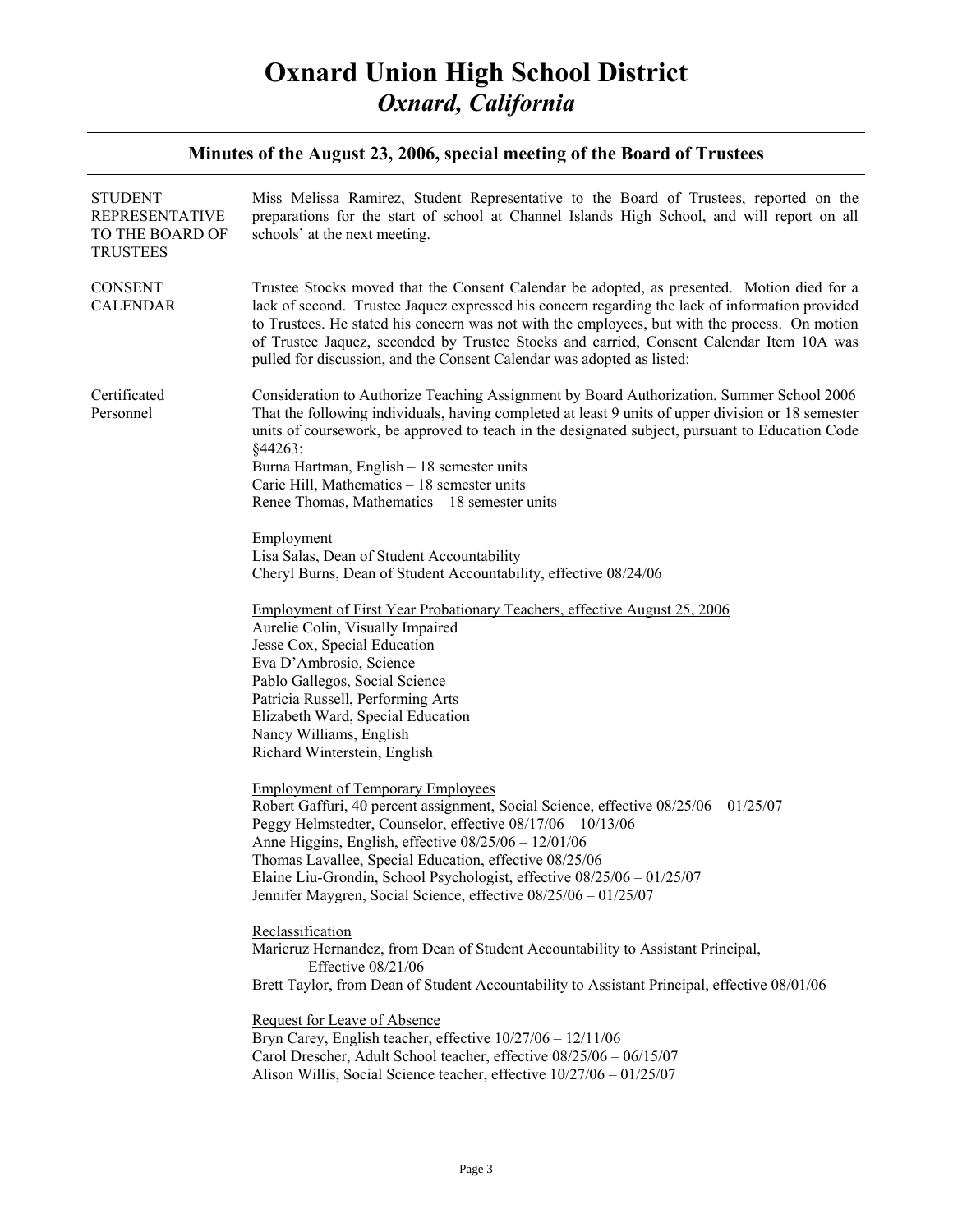#### Certificated Personnel Continued Classified Personnel Request to Rescind Part Time Service Leave, 2006-2007 School Year Lori Rice Beyer, from 100 to 80 percent Resignation Gary Dusek, Social Science teacher, effective 06/15/07 Paul Galido, Science teacher, effective 08/14/06 Pam Morrison, Assistant Principal, effective 08/01/06 Return from Leave Without Pay/Sabbatical, 2006-2007 School Year Elsa Allred, Foreign Language teacher Danika Briggs, Social Science/Foreign Language teacher Ron Briggs, Science teacher John Erickson, English teacher Joe Hiraishi, Science teacher Maria Lobo, Foreign Language teacher Kimberly Ma, Social Science teacher **Employment** Val Blue, Paraeducator I, effective 08/28/06 Robert Garcia, Campus Supervisor, effective 08/28/06 Nancy Kirkpatrick, Clerical Assistant I, effective 08/25/06\* James LaDiana, Paraeducator IV, effective 08/25/06 Guillermo Lopez, High Risk Outreach Consultant, effective 08/24/06 Marisol Medina, Guidance Technician, effective 09/01/06\* Manuel Morales, Campus Supervisor, effective 08/25/06 Anthony Scott, Paraeducator I, effective 08/25/06 Pricilla Simmons, Paraeducator II, effective 08/28/06 Rose Workman, Paraeducator II, effective 08/25/06 Reclassification Margaret Clark, from EDP Operator – Records to Director's Secretary, effective 09/05/06 Perry Consuelo, from Nutrition Services Assistant I to Cafeteria Manager, effective 10/31/06 Benito DePro, from Custodian to Assistant Lead Custodian, effective 08/14/06 Koreen FitzGerald, from Clerical Assistant II to ASB Account Clerk, effective 08/25/06 Maria Herrera, from School Secretary to Director's Secretary, effective 08/16/06 James Lopez, from Assistant Lead Custodian to Lead Custodian, effective 08/01/06 Linda Lopez, from Paraeducator I to Textbook/Media Assistant, effective 09/18/06 Ryan Martinez, from Campus Supervisor to Warehouseperson/Expediter, effective 08/29/06 Lily Otani, from Duplicating Machine Operator to Clerical Assistant III – Attendance, effective 08/25/06 Marie Tejada-Thompson, from Paraeducator I to Nutrition Services Assistant I, Effective 08/25/06 Julie Varde-Gonzalez, from Textbook/Media Assistant to Library/Textbook/Career Center Technician, effective 7/20/06 Resignation Vernarda Pomarca, Nutrition Services Assistant I, effective 08/18/06 Armando Rodriguez, Campus Supervisor, effective 08/14/06 Manuel Solis, Campus Supervisor, effective 07/31/06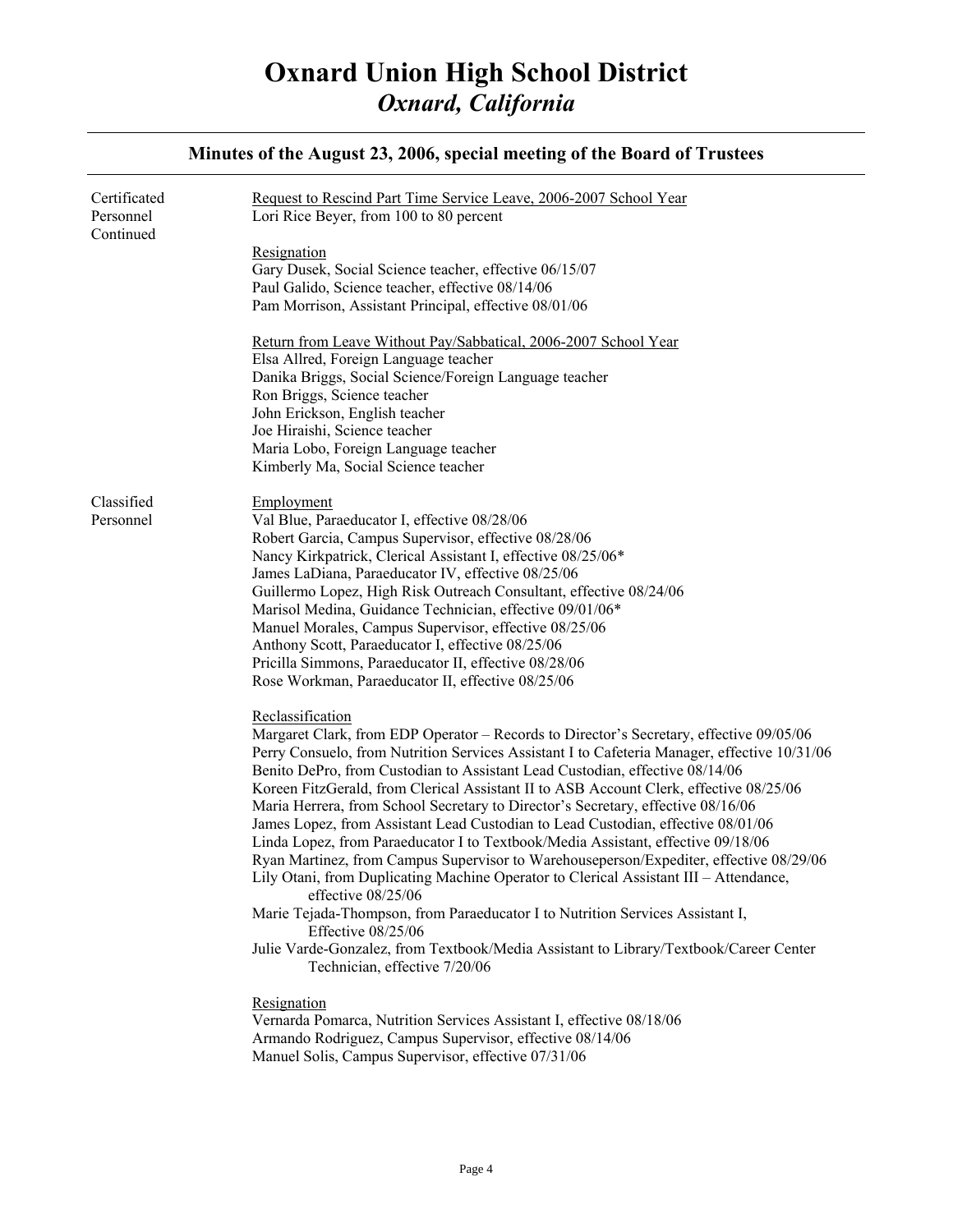| Classified<br>Personnel<br>Continued                                                                 | Request for Leave of Absence Without Pay<br>Monique Martinez, Clerical Assistant I, effective 09/01/06 - 06/30/07<br>Lucia Nava, Duplicating Machine Operator, effective 08/25/06 - 02/23/07<br>Krestin Tidwell, Paraeducator I, effective 08/25/06 - 06/15/07                                                                                                                                                                                                                                                                                  |
|------------------------------------------------------------------------------------------------------|-------------------------------------------------------------------------------------------------------------------------------------------------------------------------------------------------------------------------------------------------------------------------------------------------------------------------------------------------------------------------------------------------------------------------------------------------------------------------------------------------------------------------------------------------|
|                                                                                                      | Release of Probationary Employee<br>Resolution No. 06-08, effective 07/28/06                                                                                                                                                                                                                                                                                                                                                                                                                                                                    |
|                                                                                                      | *Contingent upon fingerprint clearance through the Department of Justice.                                                                                                                                                                                                                                                                                                                                                                                                                                                                       |
| Purchase Orders                                                                                      | That Purchase Orders totaling \$25,732,631.60 and Direct Pays totaling \$336,330.88 be<br>approved, as presented.                                                                                                                                                                                                                                                                                                                                                                                                                               |
| <b>Voluntary Consent</b><br>to Expulsion                                                             | That Student No. 112749 be expelled from the Oxnard Union High School District for the<br>remainder of summer session 2006 and the first semester of the 2006-07 school year, and that the<br>student attend Pacific View Community Day School for the period of the expulsion. The student<br>will be reviewed for readmission in accordance with district policy upon the conclusion of the<br>term of the expulsion and is to comply with the recommended Rehabilitation Plan and provide<br>documentation that the plan has been completed. |
| <b>Voluntary Consent</b><br>to Expulsion                                                             | That Student No. 115025 be expelled from the Oxnard Union High School District for the<br>remainder of the 2005-06 school year and the fall semester of the 2006-07 school year, and that<br>the student attend Pacific View Community Day School for the period of expulsion. The student<br>will be reviewed for readmission in accordance with district policy upon the conclusion of the<br>term of the expulsion, and is to comply with the recommended Rehabilitation Plan and provide<br>documentation that the plan has been completed. |
| <b>Voluntary Consent</b><br>to Expulsion                                                             | That Student No. 117890 be expelled from the Oxnard Union High School District for the<br>remainder of the 2005-06 school year and the fall semester of the 2006-07 school year, and that<br>the student attend Pacific View Community Day School for the period of expulsion. The student<br>will be reviewed for readmission in accordance with district policy upon the conclusion of the<br>term of the expulsion and is to comply with the recommended Rehabilitation Plan and provide<br>documentation that the plan has been completed.  |
| Non-Public School<br>Placement                                                                       | That the non-public school placement, as of July 10, 2006, for Student No. 89903, Case Number<br>Three, 06/07, be approved according to the recommendation of the student's I.E.P. team and the<br>Director of Special Education.                                                                                                                                                                                                                                                                                                               |
| Non-Public School<br>Placement                                                                       | That the non-public school placement, as of May 17, 2006, for Student No. 127490, Case<br>Number Four, 06/07, be approved according to the recommendation of the student's I.E.P. team<br>and the Director of Special Education.                                                                                                                                                                                                                                                                                                                |
| Non-Public School<br>Placement                                                                       | That the non-public school placement, as of August 28, 2006, for Student No. 127605, Case<br>Number Five, 06/07, be approved according to the recommendation of the student's I.E.P. team<br>and the Director of Special Education.                                                                                                                                                                                                                                                                                                             |
| Approval of<br>Participation in<br>AB 466, Mathematics<br>And Reading<br>Professional<br>Development | That the participation in AB 466 Mathematics and Reading Professional Development be<br>approved, as presented.                                                                                                                                                                                                                                                                                                                                                                                                                                 |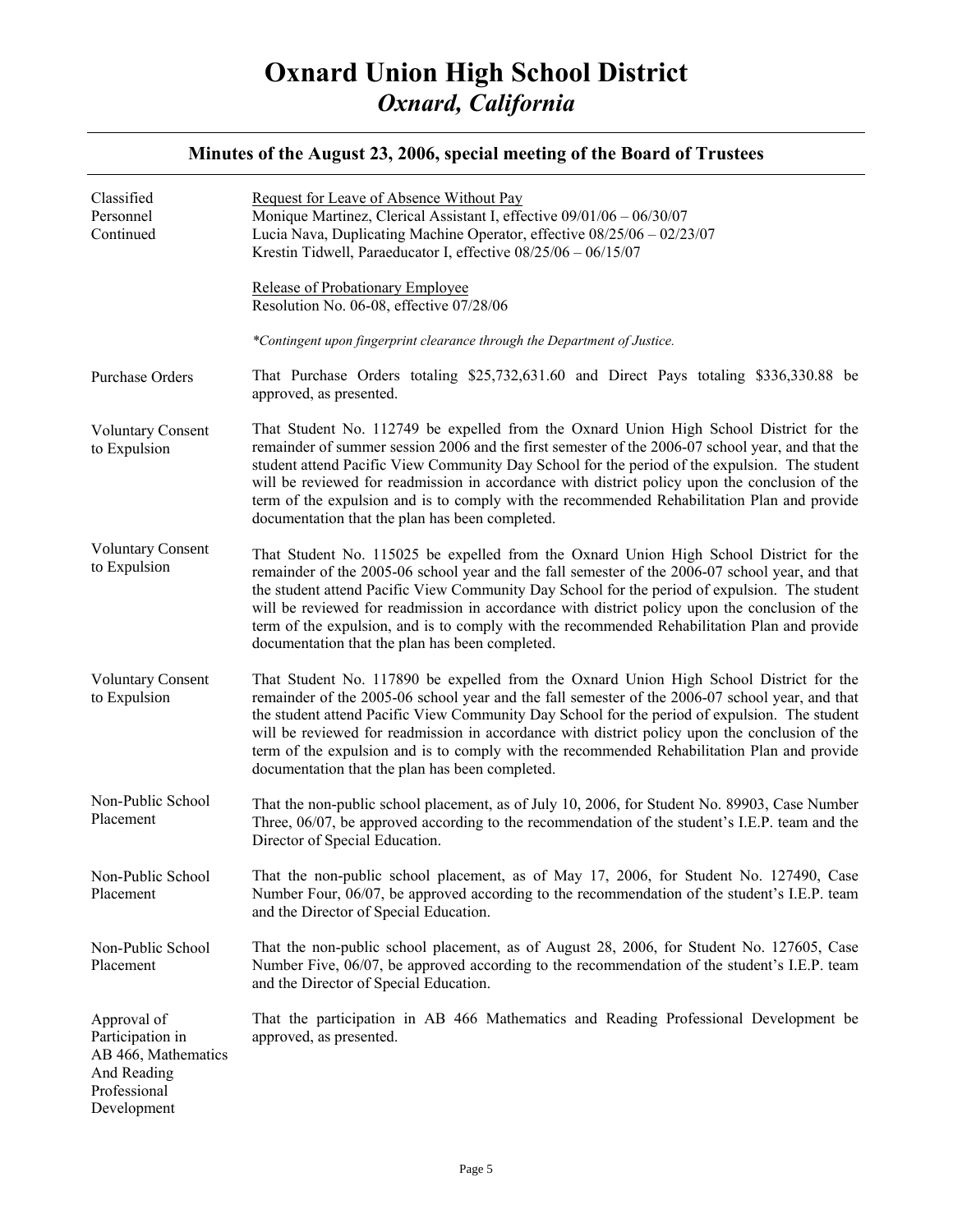| Approval of<br>Developer Fees<br>Revenue and<br>Expenditures, 2005-06                                        | That the 2005-2006 school year expenditures and revenue received for the construction projects<br>borne from Capital Facilities (Developer Fees – Fund 250) be approved, as presented.                                                                                                                                                                                                                                                                                                                                                                                                                                                            |
|--------------------------------------------------------------------------------------------------------------|---------------------------------------------------------------------------------------------------------------------------------------------------------------------------------------------------------------------------------------------------------------------------------------------------------------------------------------------------------------------------------------------------------------------------------------------------------------------------------------------------------------------------------------------------------------------------------------------------------------------------------------------------|
| Approval of Contract<br>to Western<br>Contracting Corp.,<br>Rio Mesa High School<br>Shower Room<br>Revisions | That the contract for the revisions to the shower room at Rio Mesa High School to Western<br>Contracting Corp., 2044 Jennifer Place, Camarillo, California, in the amount of \$97,900.00 be<br>approved, as presented. This Project will be funded with Routine Maintenance funds. Further,<br>that in order to expedite the work and make minor modifications as may be necessary, district<br>administration is authorized to approve change orders in an amount not to exceed ten percent<br>$(10\%)$ per change order of the contract amount.                                                                                                 |
| Agreement with Herff-<br>Jones for Oxnard High<br>School Yearbook                                            | That Oxnard High School enter into an agreement with Herff-Jones for the production of its<br>2007 yearbook.                                                                                                                                                                                                                                                                                                                                                                                                                                                                                                                                      |
| Agreement with ILSO<br>Design for CD-ROM<br>Yearbook Supplement                                              | That Oxnard High School enter into an agreement with ILSO Design for the production of its<br>2007 interactive CD-ROM yearbook supplement.                                                                                                                                                                                                                                                                                                                                                                                                                                                                                                        |
| Renewal of<br>Agreement for Legal<br>Services, Law Offices<br>of Thomas Griffin                              | That the agreement with the Law Offices of Thomas Griffin be renewed, as presented.                                                                                                                                                                                                                                                                                                                                                                                                                                                                                                                                                               |
| Agreement for Legal<br>Services, Fagen,<br>Friedman & Fulfrost                                               | That the agreement for legal services with Fagen Friedman & Fulfrost, LLP, be approved, as<br>presented.                                                                                                                                                                                                                                                                                                                                                                                                                                                                                                                                          |
| Purchase Agreement<br>with Vital Services                                                                    | That the purchase agreement with Vital Services be approved, as presented.                                                                                                                                                                                                                                                                                                                                                                                                                                                                                                                                                                        |
| Approval of Match<br><b>Funding Agreement</b><br>with Oxnard High                                            | That the district enter into a 50-50 match funding agreement with Oxnard High School for the<br>replacement of the school's inoperable football stadium sound system, as presented.                                                                                                                                                                                                                                                                                                                                                                                                                                                               |
| Notice of Completions                                                                                        | That the Notice of Completions be approved, as listed:                                                                                                                                                                                                                                                                                                                                                                                                                                                                                                                                                                                            |
|                                                                                                              | $\triangleright$ Kiwitt's General Building for the Installation of a New Bus Barn/District Office<br>> L.A. Builders, Inc. for General Construction at Rio Mesa High School<br>$\triangleright$ Blois Construction, Inc. for the Installation of a New Water Line at Adolfo<br>Camarillo High School<br>$\triangleright$ ABCO Painting, Inc. for Painting of the Exteriors of the Main and Small Gyms<br>At Oxnard High School<br>$\triangleright$ Rey Crest Roofing & Waterproofing Co. for the Installation of Tremco Roofing<br>System at Channel Islands High School<br>> Economos Painting for the Exterior Painting of Frontier High School |
| Adoption of<br>Resolutions No. 06-<br>32, 06-33, and 06-34;                                                  | That Resolutions No. 06-32, 06-33, and 06-34 agreeing to the subordination of Statutory Pass-<br>Through Payments due to the District from the Oxnard Community Development Commission<br>be adopted, as presented.                                                                                                                                                                                                                                                                                                                                                                                                                               |

32, 06-33, and 06-34; Oxnard HERO Project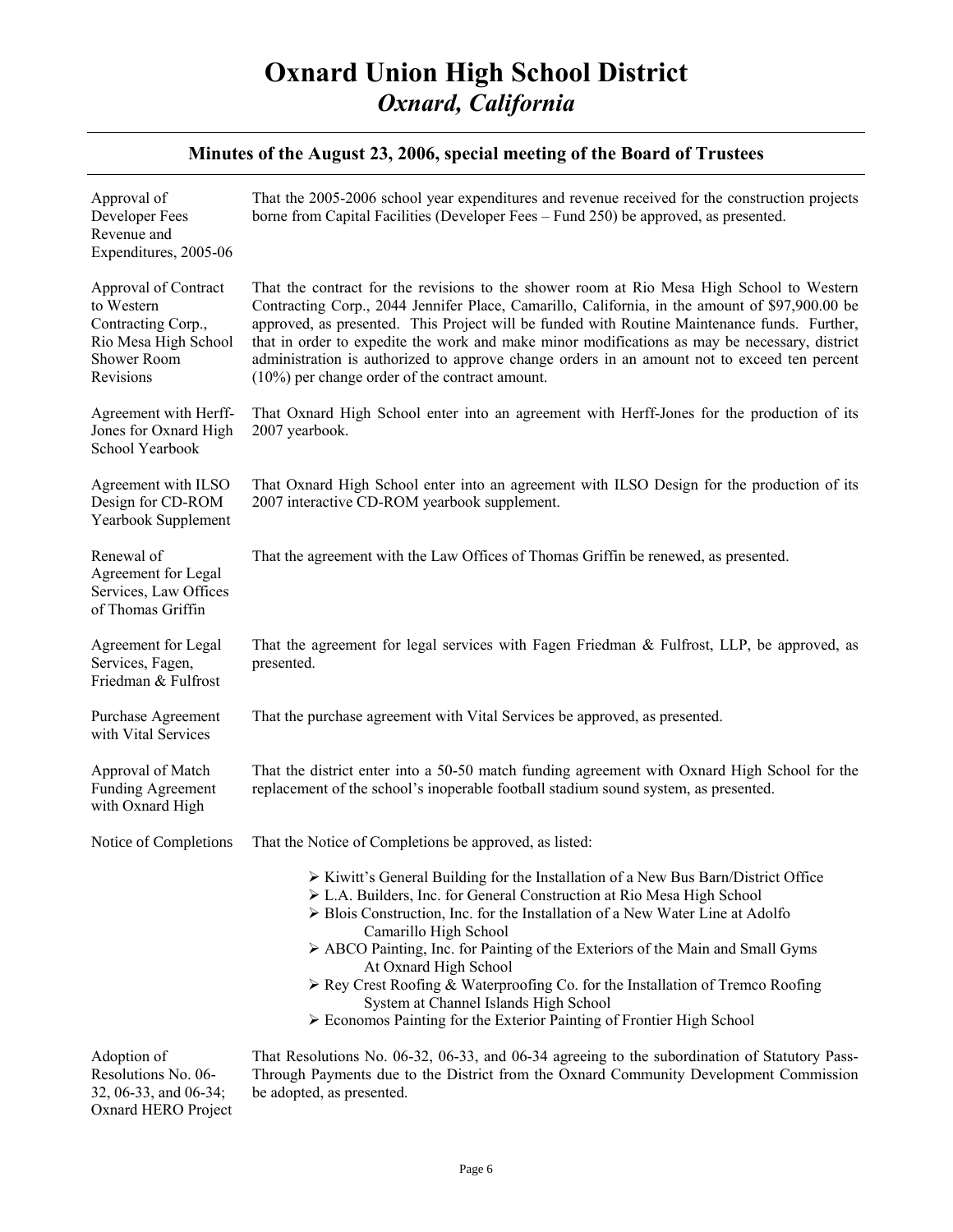| Approval of Loan<br>Agreement with the<br>Oxnard Community<br>Development<br>Commission      | That the Loan Agreement between the Oxnard Community Development Commission and the<br>Oxnard Union High School District be approved, as presented.                                                                                                                                                                                                                                                                                                                                                                                                                                                                               |
|----------------------------------------------------------------------------------------------|-----------------------------------------------------------------------------------------------------------------------------------------------------------------------------------------------------------------------------------------------------------------------------------------------------------------------------------------------------------------------------------------------------------------------------------------------------------------------------------------------------------------------------------------------------------------------------------------------------------------------------------|
| Donations                                                                                    | That the Donations Report for the reporting period July 20, 2006, through August 16, 2006, be<br>accepted, as presented.                                                                                                                                                                                                                                                                                                                                                                                                                                                                                                          |
| Disposal of<br><b>Surplus Property</b>                                                       | That the items listed be declared surplus and that staff be authorized to dispose of all items<br>through sale or other means, in the most expeditious manner.                                                                                                                                                                                                                                                                                                                                                                                                                                                                    |
| <b>ADOPTION OF</b><br><b>RESOLUTION</b><br>No. 06-30, Hispanic<br>Heritage Month             | On motion of Trustee Stocks, seconded by Trustee Jaquez and carried, Resolution No. 06-30,<br>proclaiming September 15 - October 15, 2006 as Hispanic Heritage Month, was adopted.                                                                                                                                                                                                                                                                                                                                                                                                                                                |
| <b>APPROVAL OF JOB</b><br>DESCRIPTION:<br>Compensatory<br><b>Education Parent</b><br>Liaison | On motion of Trustee Stocks, seconded by Trustee Jaquez and carried, the proposed job<br>description: <i>Compensatory Education Parent Liaison</i> was approved, as presented.                                                                                                                                                                                                                                                                                                                                                                                                                                                    |
| <b>APPROVAL OF</b><br><b>SALARY</b><br>PLACEMENT:<br>Senior Accountant                       | On motion of Trustee Stocks, seconded by Trustee Jaquez and carried, the proposed salary<br>placement for the position of Senior Accountant was approved, as presented.                                                                                                                                                                                                                                                                                                                                                                                                                                                           |
| <b>ADOPTION OF</b><br><b>RESOLUTION</b><br>No. 06-31; Reduction<br>In Classified Service     | On motion of Trustee Jaquez, seconded by Trustee Stocks and carried, Resolution No. 06-31,<br>ordering a reduction in the Classified Service due to Lack of Funds and Lack of Work, was<br>adopted, as presented.                                                                                                                                                                                                                                                                                                                                                                                                                 |
| <b>APPROVAL OF</b><br><b>CHANGE ORDER:</b><br><b>Century Contractors</b>                     | On motion of Trustee Jaquez, seconded by Trustee Stocks and carried, Change Order No. 1 to<br>Century Contractors, Corp. for additional construction at Hueneme High School was approved,<br>as presented.                                                                                                                                                                                                                                                                                                                                                                                                                        |
| <b>APPROVAL OF AB</b><br>825 BLOCK GRANT<br><b>TRANSFER</b>                                  | On motion of Trustee Jaquez, seconded by Trustee Stocks and carried, AB 825 Block Grant<br>Transfer was approved, as presented.                                                                                                                                                                                                                                                                                                                                                                                                                                                                                                   |
| <b>BOARD MEMBERS'</b><br><b>REPORTS AND</b><br><b>COMMUNICATION</b>                          | President López Hanson shared that she, Superintendent Dunlap, and Assistant Superintendent<br>Mutz attended the graduation program for the Migrant Education program at California State<br>University, Channel Islands. She stated it was a very nice ceremony. She later asked how the<br>students enjoyed their laptop computers. Superintendent Dunlap explained that the students did<br>not get the laptops. Ms. Lupe Reyes-Castillo will meet with Superintendent Dunlap in a couple<br>of weeks to get the laptops; however all students in the program had access to computers at home<br>or in the university library. |
|                                                                                              | President López Hanson reported that she has been part of a committee working on the program<br>for Adolfo Camarillo High School's History Month and 50 <sup>th</sup> Anniversary. She said she looks<br>forward to the district's participation in many of the events being planned.                                                                                                                                                                                                                                                                                                                                             |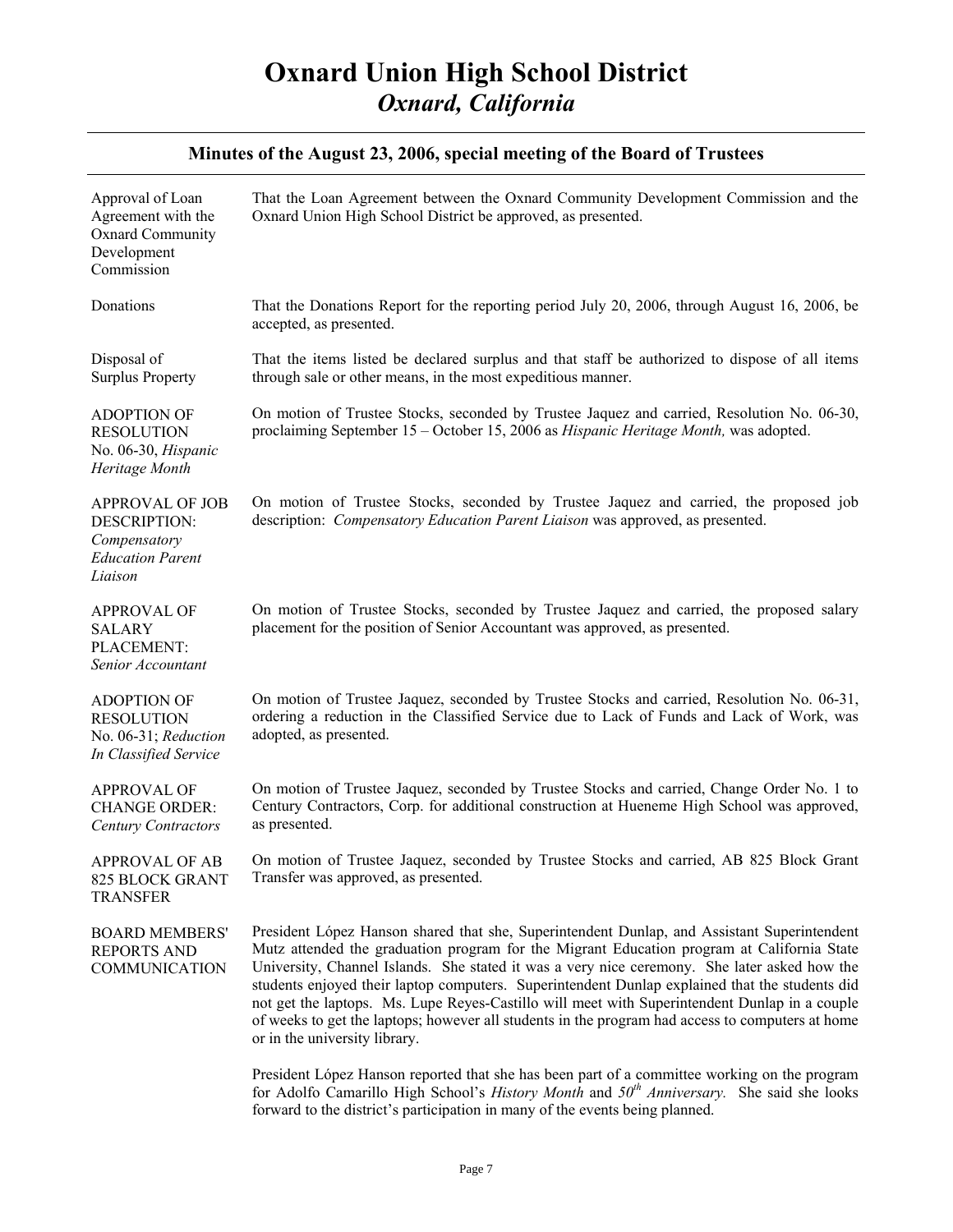| <b>ITEMS FOR</b><br><b>FUTURE</b><br><b>CONSIDERATION</b>                   | Consideration of Approval of Additional Graduates, Class of 2006 – September 13, 2006<br>А.<br>Consideration of Approval of Summer School Graduates - September 13, 2006<br><b>B.</b><br>Special Report: Update of Negotiations with Bargaining Units - September 13, 2006<br>C.<br>D.<br>Consideration of Parent Representative to Community Advisory Migrant Committee -<br>September 13, 2006<br>E.<br>Consideration of Sufficiency of Instructional Materials, Public Hearing and Resolution -<br>September 13, 2006<br>Annual Report: Testing - September 13, 2006<br>F.<br>Annual Report: Special Education - September 13, 2006<br>G.<br>Consideration of Approval of Unaudited Actuals - September 13, 2006<br>Η. |
|-----------------------------------------------------------------------------|---------------------------------------------------------------------------------------------------------------------------------------------------------------------------------------------------------------------------------------------------------------------------------------------------------------------------------------------------------------------------------------------------------------------------------------------------------------------------------------------------------------------------------------------------------------------------------------------------------------------------------------------------------------------------------------------------------------------------|
| <b>FUTURE</b><br><b>MEETINGS</b>                                            | Wednesday, September 13, 2006 - 5:30 p.m., in the District Office Board Room -<br>Regularly scheduled meeting                                                                                                                                                                                                                                                                                                                                                                                                                                                                                                                                                                                                             |
|                                                                             | Wednesday, October 18, 2006 - 5:30 p.m., in the District Office Board Room -<br>Regularly scheduled meeting                                                                                                                                                                                                                                                                                                                                                                                                                                                                                                                                                                                                               |
|                                                                             | Wednesday, November 15, $2006 - 5:30$ p.m., in the District Office Board Room –<br>Regularly scheduled meeting                                                                                                                                                                                                                                                                                                                                                                                                                                                                                                                                                                                                            |
| <b>SPECIAL</b><br><b>ANNOUNCEMENT</b>                                       | President López Hanson announced the reason for the cancellation of the August 23, 2006<br>regularly scheduled meeting due to a lack of quorum. On behalf of Trustees and staff, President<br>López Hanson extended best wishes to Trustee Bob Valles and wished him a speedy recovery.                                                                                                                                                                                                                                                                                                                                                                                                                                   |
| <b>CLOSED</b><br><b>SESSION</b>                                             | President López Hanson called for public comment prior to announcing that the Board was going<br>into closed session to continue discussion of confidential material relating to:                                                                                                                                                                                                                                                                                                                                                                                                                                                                                                                                         |
|                                                                             | Student Personnel: [Education Code §35146, 48912, 48919]<br>Conference with Agency Labor Negotiator [Government Code §54957.6]<br>Employee Organization: Oxnard Federation of Teachers - Classified Unit (Adult Ed)<br>Conference with Real Property Negotiator [Government Code §54956.8]<br>> North Side of Central Avenue East of Strickland and West of Rio Mesa High<br>School (Ventura County Assessor's Parcel No. 147-0-060-225<br>$\triangleright$ District Office Update<br>Negotiator: Mr. Randy Winton, Assistant Superintendent-Business Services                                                                                                                                                            |
| <b>RECONVENE IN</b><br>PUBLIC: REPORT<br>OF CLOSED<br><b>SESSION ACTION</b> | The Board reconvened in open session at 8:10 p.m. It was moved by Trustee Jaquez, seconded<br>by Trustee Stocks and carried that Consent Calendar Item 10A be approved, as presented.                                                                                                                                                                                                                                                                                                                                                                                                                                                                                                                                     |